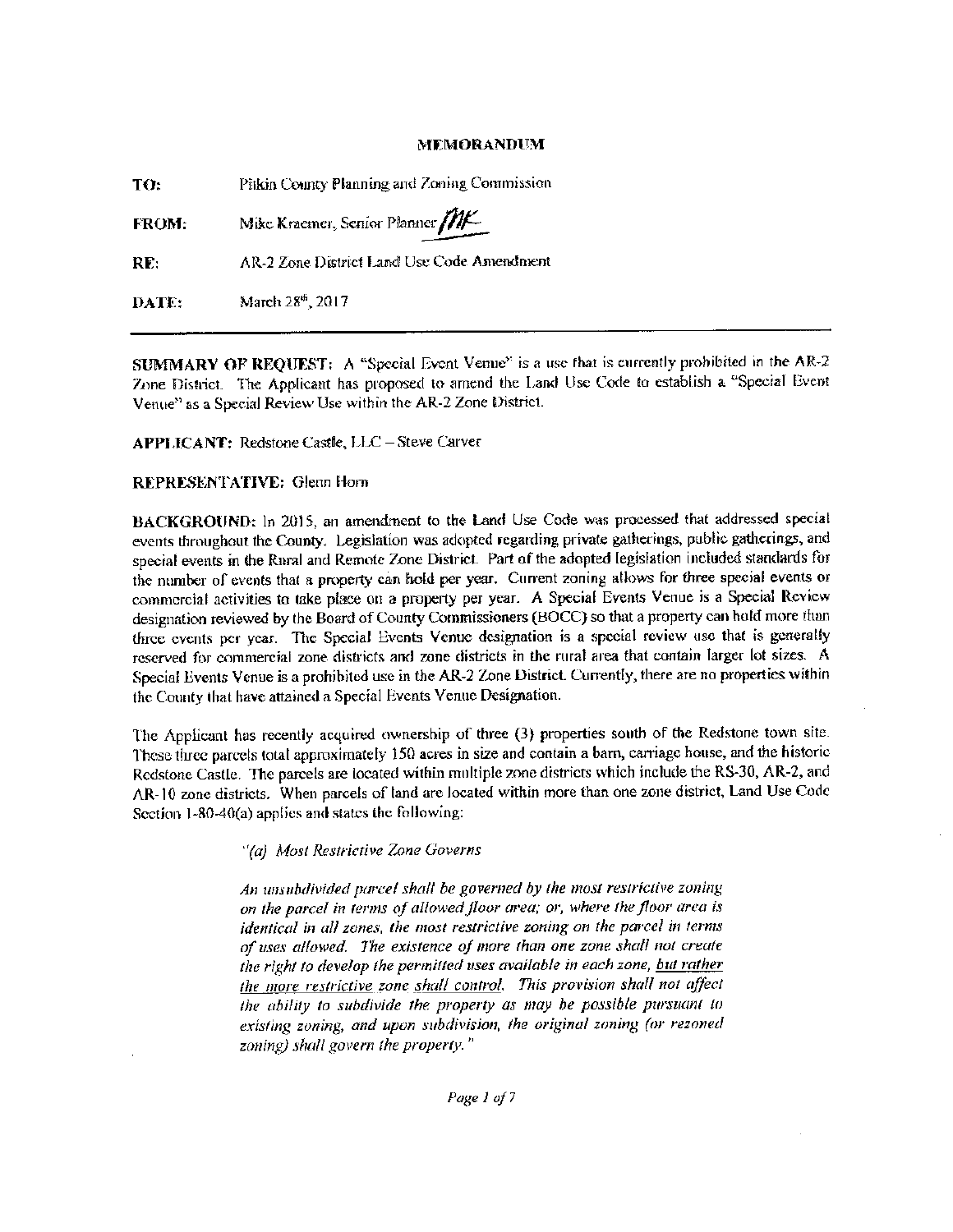In this case, the subject properties all have identical floor areas pursuant to zoning, therefore, the most restrictive zone district in terms of uses will apply as the governing zone district. As stated above the AR-2 Zone District prohibits a Special Events Venue.

## REQUEST

The Applicant's desire is to renovate the Castle and hold more than three events for commercial purposes per year at the three properties. Pursuant to Land Use Code Section 1-80-40(a) above, the AR-2 Zone District is the governing zone district for the properties in terms of use, and currently prohibits Special Event Venues. The Applicant requests to amend the Land Use Code to make a Special Events Venue a Special Review Use in the AR-2 Zone District.

#### STAFF COMMENTS:

Although the Applicant is requesting <sup>a</sup> land Use Voile amendment that would create <sup>a</sup> review process for the Redstone Castle to request <sup>a</sup> Special Events Venue designation, it should be noted that, if approved. the amendment would apply to all properties throughout the County that are zoned AR-2. Additionally, if this Code Amendment is approved, the Redstone Castle would not automatically be granted Special Events Vermc Designation, but rather a review process would be created for the property owners to apply for the designation.

Chapter <sup>3</sup> of the Land Use Code describes the intent of Zane Districts The AR-2 Zone District intent states

a) Intent

The AR-2 ( Residential-2 Acre) zone district is intended to provide for u moderate density, transition zone between moderate and low density residential land uses. This zone district primarily contains existing housing concentrations with densities exceeding those in surrounding areas. It is not intended to be used to accommodate new development in the Rural Area of the County.

b) Locational Criteria

The existing lands in the AR-2 zone district are generally located along the valley floor located between the County's development centers and its rural, open land area. Lands should only be rezoned to the  $AR-2$ zone district if the lands are located within an urban growth boundary and the rezoning would result in an increase in development density consistent with the Pitkin County Comprehensive Plan.

The intention of the AR-2 Zone District describes it as a low density, transitional zone district between developed and non-developed areas. The zone district has a 2 acre minimum lot size and "sliding scale" that dictates the allowable floor area for <sup>a</sup> lot or parcel. For background, the Applicant has provided maps that identify 26 areas within Pitkin County that are zoned AR-2. In general, this zone district is limited in scope and is located throughout the urban and rural areas of the County

A Special Event Venue designation requires a Special Review by the BOCC. A Special Review Use is unlike a Prohibited Use or Allowed Use in that the Special Review Use requires a public hearing before the BCCC to address the Special Review standards. These standards include:

Page 2 of 7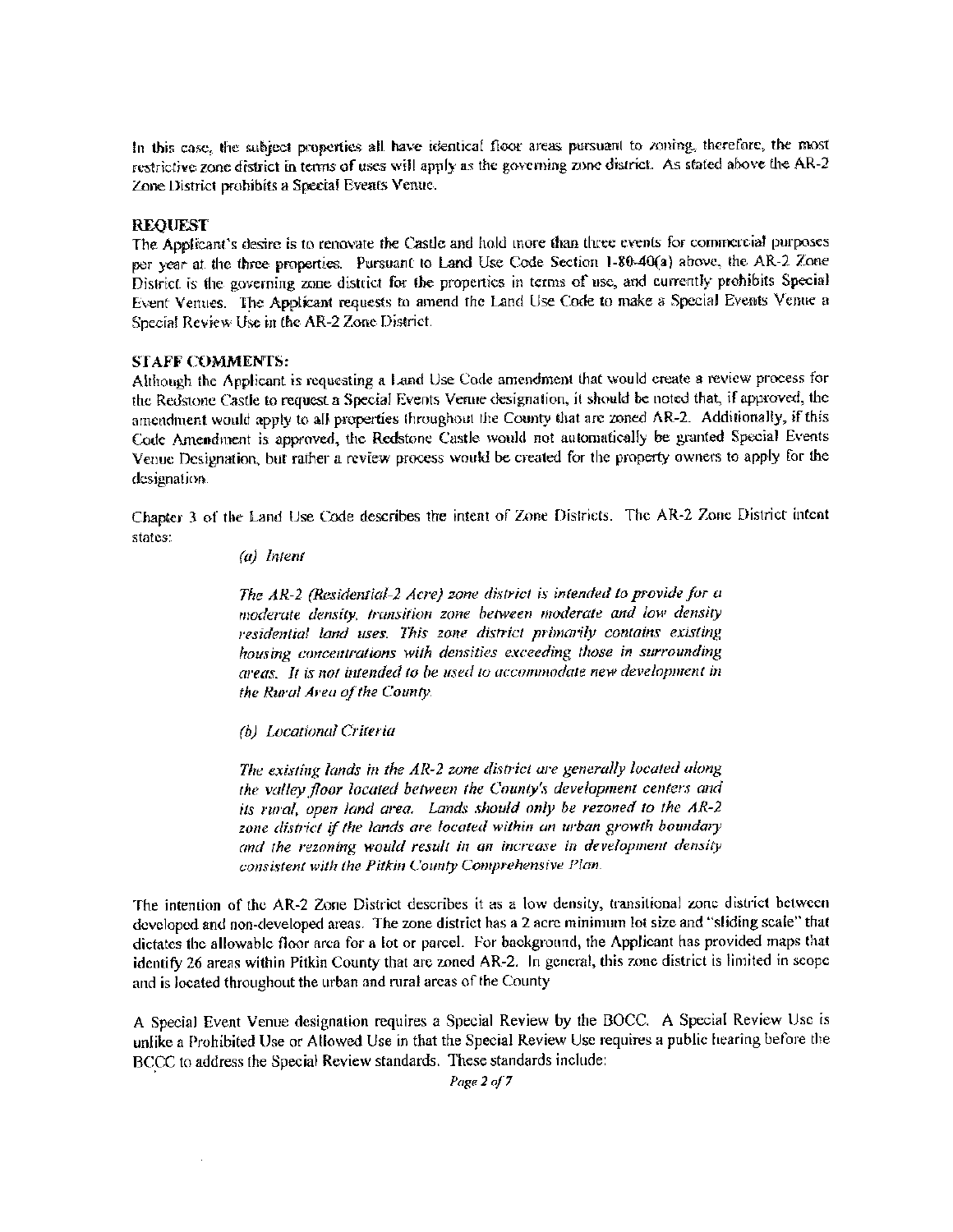$\langle a \rangle$  The special review use shall be consistent with the applicable County Master Plan.

 $(b)$  The special review use shall not conflict with any applicable sections of the Pitkin County Land Use Code, including the County Land Use Policies in Chapter I.

ci The proposed detelopnient must nor materially endanger the public health, safety or welfore.

Id/ The proposed development must not substantially injure the value of adjoining or abutting property

 $(e)$ . The special review use shall be consistent with the intent of the zone district in which it is proposed to be located.

 $\theta$ . The special review use shall be compatible with the character of the immediate vicinity of the parcel proposed for development and surrounding land uses, or shall enhance the mixture of complimentary uses and activities in the iminechate vicinity of the parcel proposed for development.

 $g$ ) The location, size, design and operating characteristics of the proposed special review use must be in harmony with the surrounding area and minimize adverse effects, including visual impacts, impacts on pedestrian and vehicular circulation, traffic generation, parking, trash, service delivery, air/water pollution or other impacts on natural resources, noise, vibrations and odor on surrounding properties.

 $(h)$  There must be adequate public facilities and services to serve the special review use, including but not limited to roads, potable water, sewer, solid waste, parks, police, fire protection, emergency medical services, hospital and medical services, drainage systems, and schools.

 $(i)$  The proposed special review use must comply with any additional standards or requirements stated for such use in Sec. 4-30 and/or Sec. 2-10- 20

 $(i)$  If a Special Review Use ceases or its permitted time period ends, all uses and structures must immediately be brought into conformance with the underlying zone district regulations. If cessation of operation is due to demolition or destruction through any manner not willfully accomplished by the owner, uses/structures may be restored as of right pursuant to Sec. 9-30-70 of the Land Use Code.

Additionally, any request for a Special Event Venue designation must comply with the site specific standards located in Land Use Code Section 4-30-50(i). These standards require an applicant to address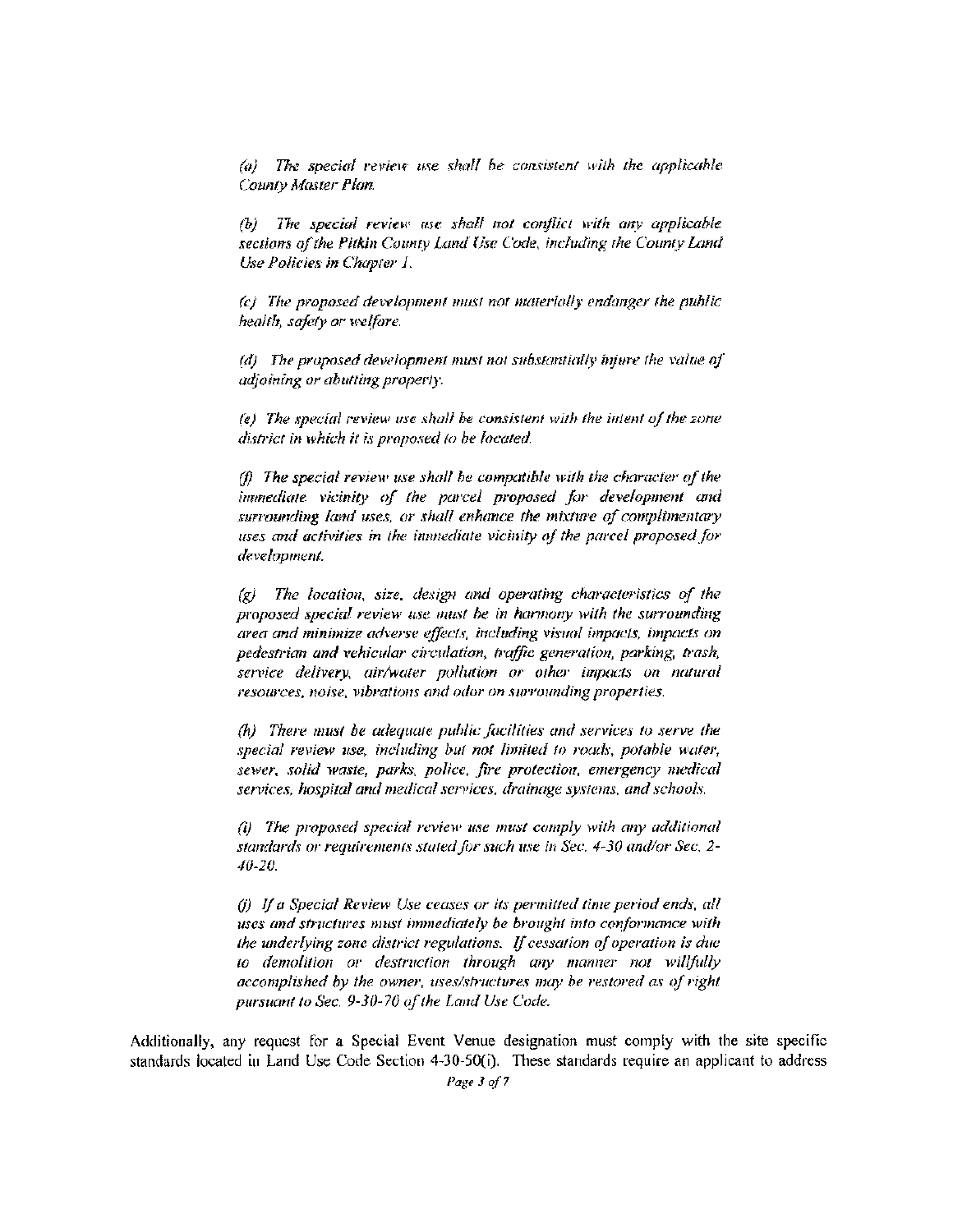potential impacts such as parking, noise, traffic, water supply, sanitation, and consistency with adopted Caucus Master Plans. If provisions are not made for these impacts, an application may not be approved.

In order to complete the proposed Code Amendment, the following underlined language of the Land Use Code will need to be amended.

| $TABLE 4-E$<br>Perinitied Uses                        |               | Intended for Rural Areas |                  |                |               |              |               |                                    |               |            |                      |                     |            | Intended for Urban Areas                      |          |         |     |     |                                |                           |                                  |     |                   |    |                                  |
|-------------------------------------------------------|---------------|--------------------------|------------------|----------------|---------------|--------------|---------------|------------------------------------|---------------|------------|----------------------|---------------------|------------|-----------------------------------------------|----------|---------|-----|-----|--------------------------------|---------------------------|----------------------------------|-----|-------------------|----|----------------------------------|
|                                                       |               | Rural Districts          |                  |                |               |              |               |                                    |               |            |                      |                     |            | Urban / Suborban<br>Residential District      |          |         |     |     |                                |                           | Business &<br>Special<br>Porpose |     |                   |    |                                  |
| Use Category/<br>Use Type                             | ĸ<br>k<br>G I | IR.<br>lR.               | IR R<br>ls<br>lб | -ls<br>35 35   | Ш<br><b>R</b> | Т<br>R-<br>I | т<br>ķ.<br>12 | IR.<br>ls<br>30 10 2<br>l.c<br>20. | $\frac{A}{R}$ | İA.<br>İR. | ļS.<br>Įк<br>İΚ<br>E | IB.<br>$\mathbf{I}$ |            | R R R<br>30 15 6<br>id.<br>15<br>Á<br>15<br>B | $\Delta$ | I۷<br>k | İр  |     | $M$ a $R$<br>$H$ $H$ $M$<br>ł٣ | Į٨<br>ŀн<br>₽<br>IJ<br>Iש | <b>RZS</b>                       |     |                   |    | Use-Specific<br>Regulations §    |
| Collector Greater<br>than 12° in Height               |               |                          |                  |                |               |              |               |                                    |               |            |                      |                     |            |                                               |          |         |     |     |                                |                           |                                  |     |                   |    |                                  |
| Temporary Land<br>Use and Activities                  | IA IA         |                          |                  | A IA IA-       |               | lА.          | IA.           | lA.                                | IA IA         |            | M A                  |                     |            | IA IA IA                                      |          | IA JA   |     | lA  | İA.                            |                           |                                  |     |                   |    | A   A   A   M   A   §4-30-050(b) |
| Trail                                                 |               |                          |                  | A  A  A  A     | A             |              |               | A  A  A  A                         |               |            |                      | AMAA                |            | IA.                                           | A.       | ļΑ.     | JΑ. | JA. | W.                             |                           |                                  |     | A   A   A   M   A |    |                                  |
| Water Crossing or<br>Diversion                        | Ŀ.            | ls                       | ls               | Ŝ              | S             | ls.          | ls.           | ls.                                | ls.           | is.        | MS                   |                     | Is.        | ls.                                           | ls       | `S      | ls  | ls  | 'S                             | ls.                       | k                                | ls  | M <sub>8</sub>    |    |                                  |
| Wind Powered<br>Electric Generator                    |               | S                        | ls               | ÍS.            | ls            | ls           | ÍS            | ls                                 |               |            | IM IS                |                     |            |                                               |          |         |     |     |                                |                           |                                  |     | IМ                |    | \$4-30-050(k)                    |
| Micro Hydro<br><b>Flectuc Energy</b><br><b>System</b> | S             | ls                       | ÍS               | is             | ls            | S            | ls            | ls.                                | ls            | ls         | k                    | ls.                 | ls         | ls                                            | ls       | İS      | ls  | łs. | .<br>S                         | ls.                       | S                                | ls  | S                 | Is | $$4-30-050(1)$                   |
| Snow<br>Storage/Dumping<br>Trucking                   | -IS           |                          | S                | ls             | ls            | ls           | ls            | S                                  | ls            | ls.        | ļs.                  | ļs.                 | ls         | ls.                                           | ls       | İS.     | ls  | ls  | S.                             | ls                        | ls                               | ls  | S                 | ß  | $84-30-050(m)$                   |
| <b>Special Events</b>                                 | A  A          |                          | [A               | $\overline{A}$ | IA.           | IA.          | A             | A.                                 | A  A          |            | M A                  |                     | $A \mid A$ |                                               | A        | A.      | IA. | lA. |                                | A                         | A.                               | ļA. | 'МИ               |    | $$4-30-050(i)$                   |
| <b>Special Events</b><br>Venue                        |               |                          |                  |                |               |              |               | ls.                                | ls.           | S          | M IS                 |                     |            |                                               |          |         |     |     |                                |                           | S                                | ls  | IM IS.            |    | $84-30-050(k)$                   |

Chapter 4, Table 4- I- Remitted Use Table

# ANALYSIS:

Because this request has County - wide implications, consideration should be made for the potential broad impacts of this amendment, If approved, currently zoned AR-2 properties and any potential future rezoning of properties to the AR-2 Zone District would have the ability to request <sup>a</sup> Special Review for <sup>a</sup> Special Events Venue Designation. Again, it should be noted that even if the Land Use Code amendment is approved, a property would need to apply for one- step Special Review before the BOCC for <sup>a</sup> Special Event Venue designation. This Land Use Code Amendment request does not create an automatic right for a property to become a Special Events Venue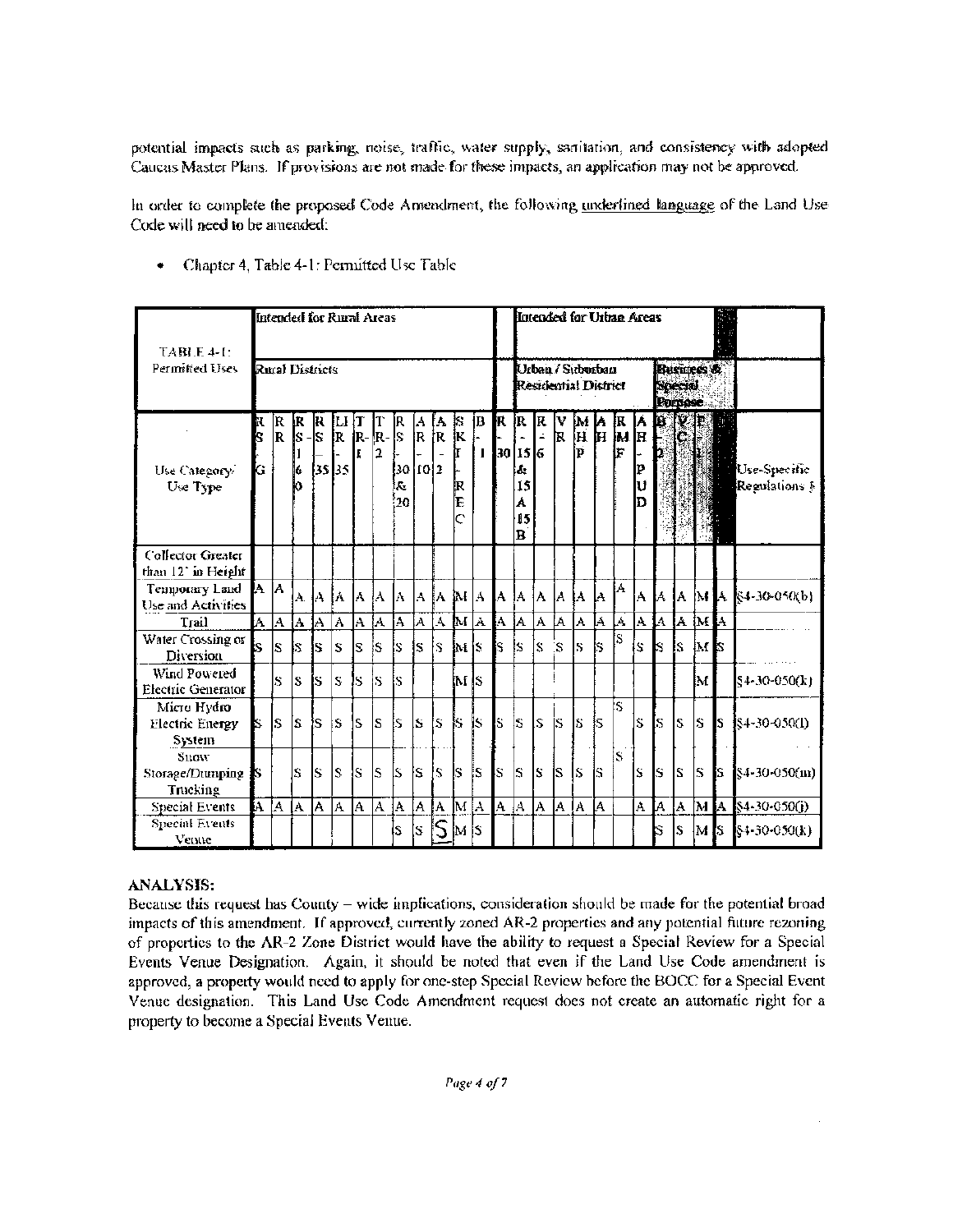In 2015 when the Special Event legislation was adopted. specific findings were not made regarding the relationship between the AR-2 Zone District and the potential for a property to attain a Special Events Venue Designation. However, Staff can conclude from Chapter 4, Table 4-1: Permitted Use Table that the Special Events Venue designation was reserved for busmess zone districts and residential zone districts that have larger minimum lot sizes. These residential zone districts include RS-30 (30 acre minimum lot size), RS-20 (20 acre minimum lot size), and AR-10 (10 acre minimum lot size). This use was reserved for larger residential lot size zone districts that could potentially better accommodate the impacts that a Special Event Venue might create such as noise. light intrusion, temporary structures ( tents), and on- site parking Staff recommends that if the Planning and Zoning Commission is considering recommending approval of the proposed Land Use Code Amendment, a minimum lot size should be established in the AR-2 Zone District for a property to request a Special Event Venue designation. Based on the fact that the AR-10 Zone District requires a minimum lot size of 10 acres, Staff recommends that 10 acres be the minimum lot size for a property to request <sup>a</sup> Special Events Venue designation in the AR-2 Zone District

REFERRALS: This application was referred to the Crystal River Caucus, Crystal Park Subdivision HOA, and the Redstone Community Association. The Crystal River Park Subdivision provided comments to Staff and can be viewed as Attachment A.

The March  $28<sup>th</sup>$  agenda was available for the P&Z to review this Land Use Code Amendment request. Given the timeframe of the submittal. the Crystal Rivet Caucus and the Redstone Community Association have not yet provided comments on the proposal. If the P&Z wishes to hear from referral entities prior to making a recommendation to the BOCC, the P&Z may want to consider continuing this agenda item to the next available meeting date

## TWO-STEP REVIEW PROCEDURES (2-30-40i):

A request fur <sup>a</sup> Land Use Code Amendment shall be recommended for approval and shall he approved if it complies with.

#### (A) All applicable provisions of this Land Use Code;

Response: Staff has evaluated the proposed Code amendments for their impacts on other Code sections. At this time Staff feels that the Applicant has adequately addressed all sections of the Code that would be affected by the proposed amendments

(B) All applicable Land Use Policies listed in Sec.  $1-60$ ;

Response: Staff feels the following Land Use Policies are applicable:

#### Conformance with the Pitkin County Comprehensive Plan (Sec. 1-60-20):

Staff has reviewed the proposed land Use Code Amendment foi conformance with the Caucus Master Plans in Pitkin County. After review of these master plans, the Woody Creek Caucus is the only Master Plan that specifically makes mention of special events and the venue designation. The Woody Creek Caucus Master Plan states:

> No properties in Woody Creek should be designated "venue" properties. Residential property and agricultural structures should not be allowed to

> > Page 5 of 7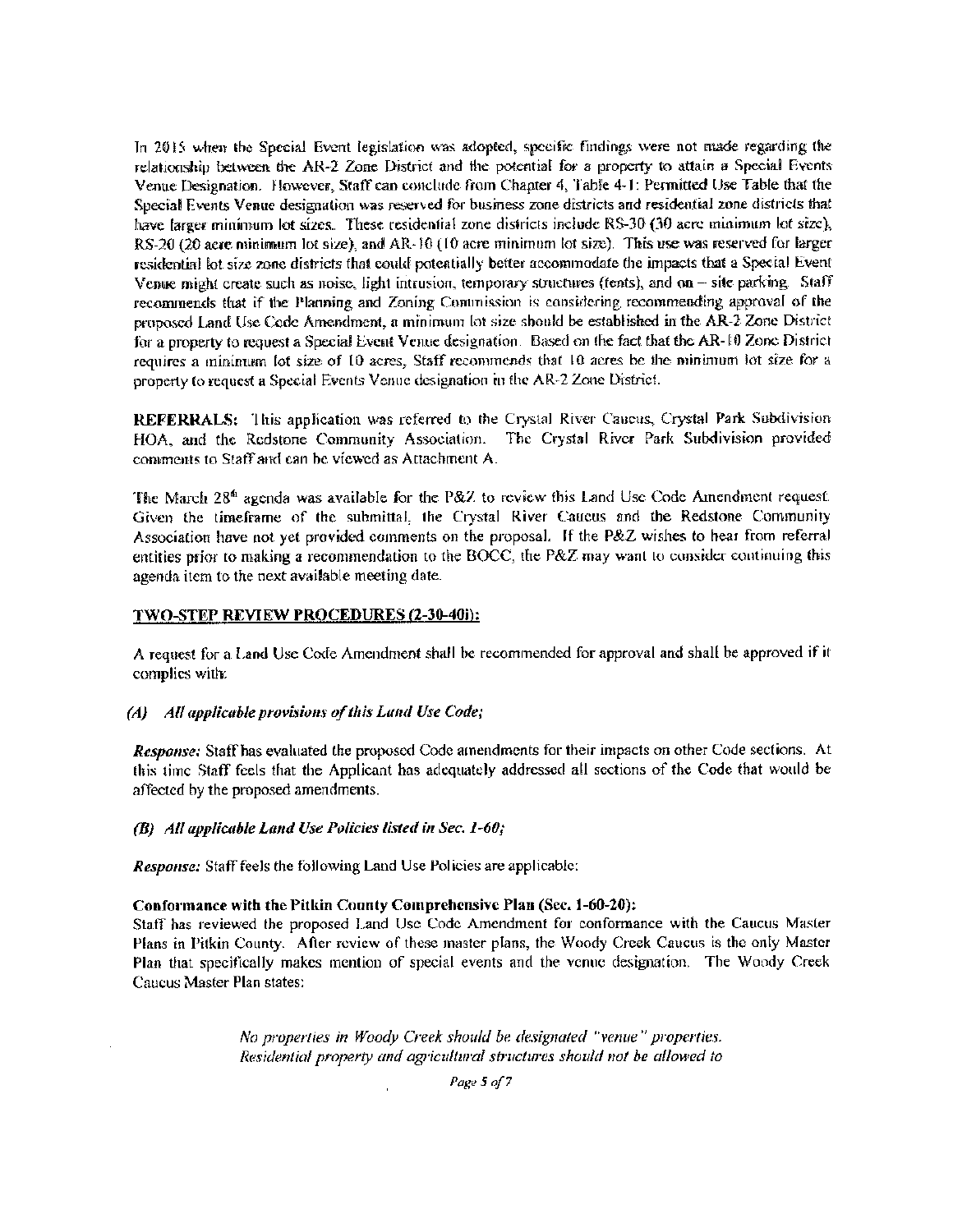he used in a commercial manner in the Woody Creek Caucus area. It is inappropriate to use agricultural zoned property for other than agricultural uses. Residences and associated land, homes, agricultural and other accessory structures should not be used in a commercial manner or for corporate events. Nor should "non-profit" events or " $prime$  events" he used for any multiple large-scale events that are not compatible with our residential Woody Creek community. There is a continual and increasing use of private residential properties in a de facto commercial way, mostly in an un-official manner and without permits. Any commercial uses such as: snowmohiling (in Lenada), golf course  $devel$ opment, yoga retreats, continued short term rentals of a property, multiple 'charity' events, and many "corporate" events, etc. are not acceptable to the Woody Creek Cancus. There has been an abuse of frequency of use when a development has multiple owners; each owner and owner's family should not have rights to multiple, large scale parties/gatherings.

The Woody Creek Caucus Master Plan clearly states that no property should be used for Special Event Venues within the Caucus area The proposed land Use Code amendment does not change or after this statement in the Master Plan. Any future application for a Special Event Venue designation within the Woody Creek Caucus area will be reviewed for compliance with this section of the Master Plan

## LAND USE CODE TEXT AMENDMENTS (2-40-10):

In addition to the provisions of Sec. 2-30-40(i), the following shall apply to applications for Land Use Code Amendments:

A) Each Land Use Code text amendment shull be consistent with the Pitkin County Comprehensive Plan;

Response: This item has been addressed above.

- B) Land Use Code text amendment shall be drafted in a form consistent with the organizational format and style of this Land Use Code;
- Response: The Applicant has accomplished this.
- C) Code text amendments shall repeal and reenact entire Code sections rather than just specific sentences or sub-sections.

Response: If the Code Amendment is approved, entire Code sections will be repealed and reenacted.

# CODE AMENDMENT RECOMMENDATION:

Staff recommends that the Planning and Zoning Commission make <sup>a</sup> finding that the AR-2 Zone District Is a transitional zone district between development centers and rural, open land in the County and that creating a Special Review process for a more intense use such as a Special Events Venue is consistent with the intent of this Zone District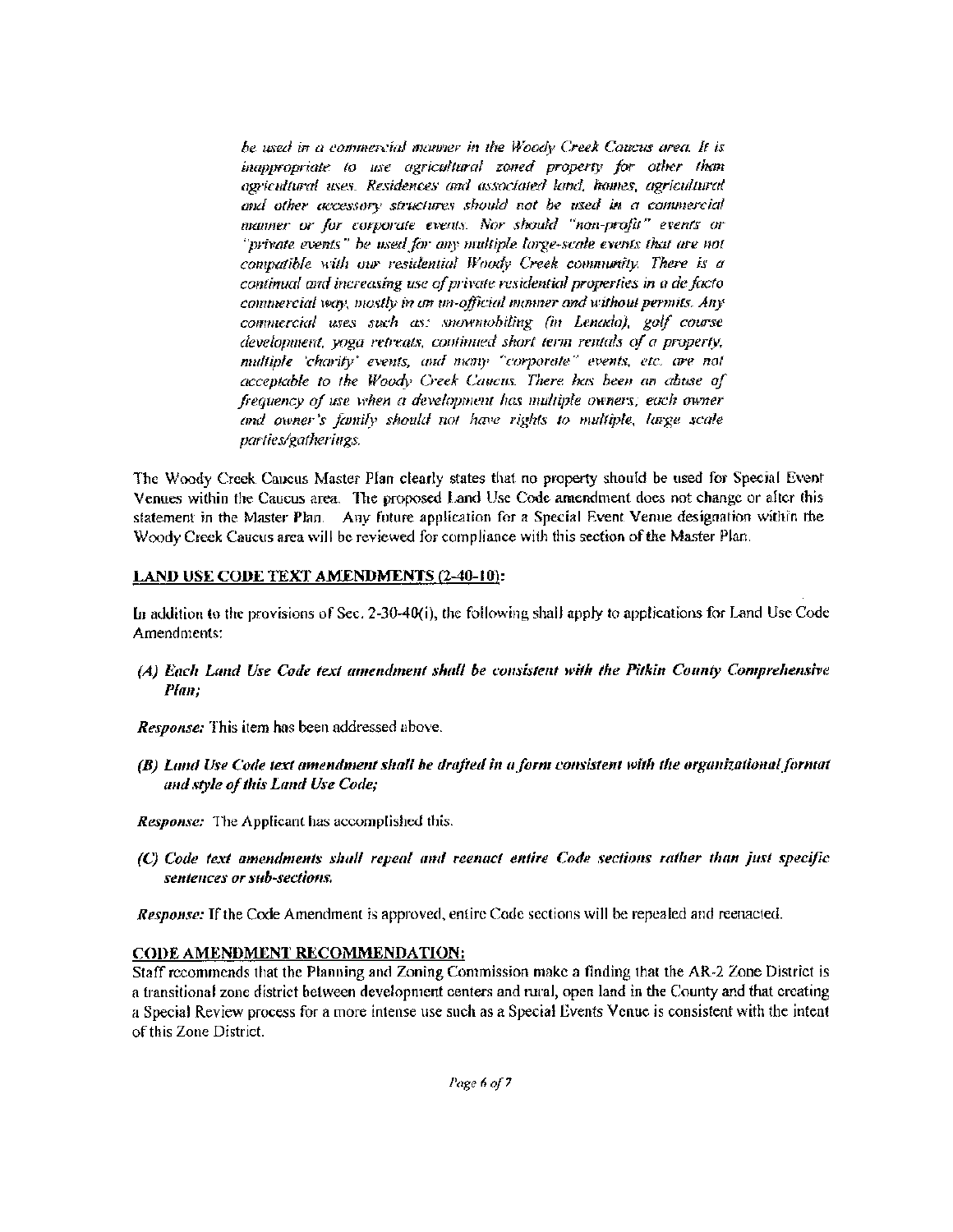Staff further recommends that the Planning and Zoning Commission recommend approval to the BOCC for the proposed Code Amendment, with the following additional language:

 $\bullet$ Land Use Code Section  $4-30-50(i)$  shall include a requirement that states that within the AR-2 Zone District, a property shall have a minimum lot size of 10 acres for a Special Event Venue use.

Staff further recommends that if the Planning and Zoning Commission wishes to review comments from the Crystal River Caucus and the Redstone Community Association prior to making a recommemfalion to the HOCC, this request should be continued to the next available meeting date.

# ATTACHMENT:

l.

- A. Crystal River Park Subdivision comments
- B. Public comment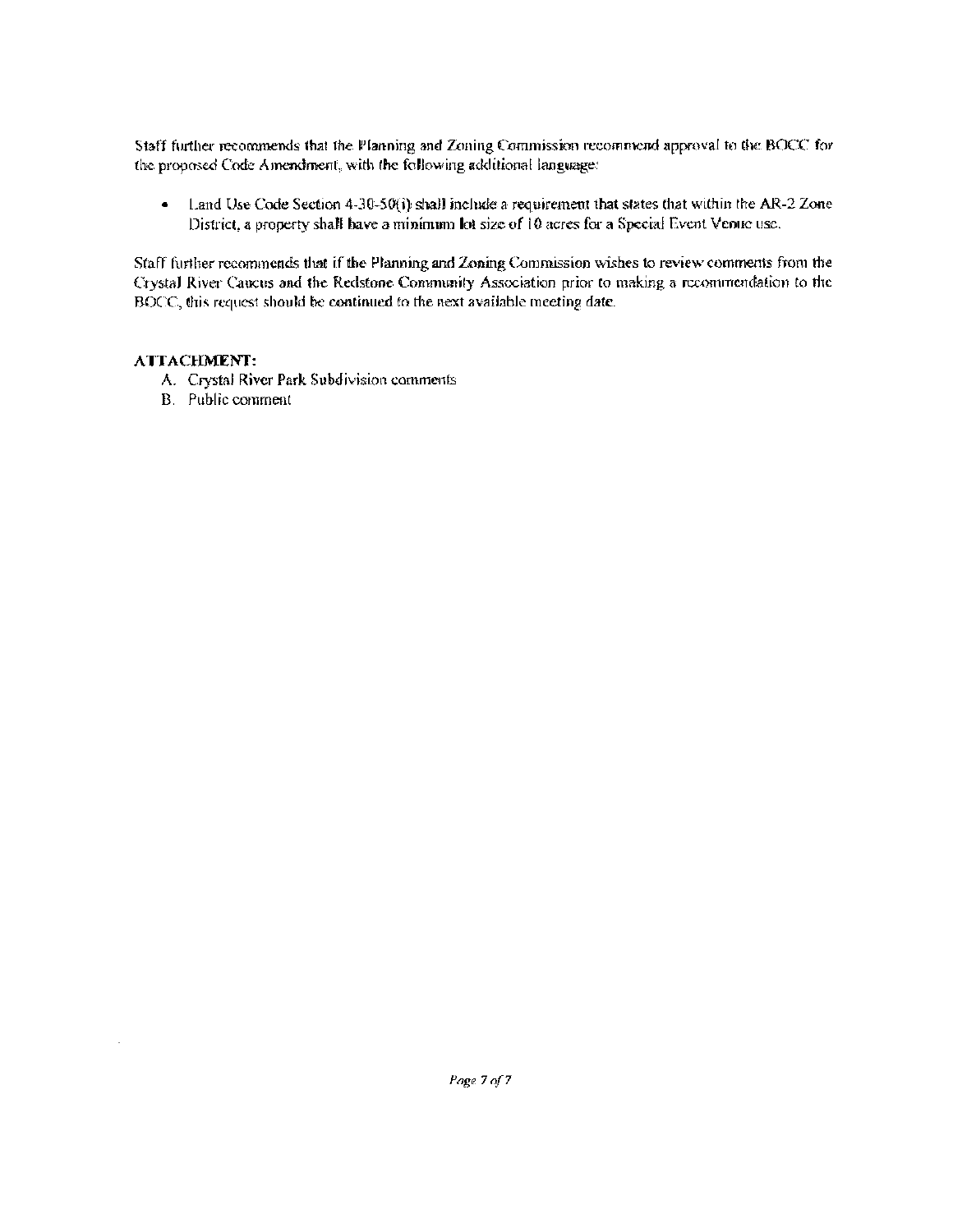$\mathbb{R}^4$  and  $\mathbb{R}^4$  and  $\mathcal{A}$ 



Michael Kraemer< michael. kraemer@pitkincounty.conv

# 3128117 Due Pitkin County Land Use Redstone 2016 LLC Application

3 messages

Tammy Holcombe Shirk < tholcombe shirk@gmail.com> Toe, Mar 21, 2017 at 1:41 PM To Michael Kraemer< Michael. kraemer@pitkincounty.com>

المراوية والرابط والمراوي والمستريط المتمسلة والسواري طريق

Michael

I am a board member of the Crystal River Park (CRP) HOA which lies directly across Hwy 133 from Redstone Castle. Our neigborhood will be affected by noise from the castle should music be played outside mainly because we are up against the Redstone Cliffs

We would like the opportunity to provide comments to the Redstone Castle Special Event Venue application and Zoning Change. We realize the success of the Castle is a success for Redstone and surrounding areas. We have heard 2 presentations from the new owners but are not aware of any plans in place to address noise or parking

Please add CRP HOA to the list of organizations that received the application and send it to our President, Jimmie Benedict at jimmiebenedict@gmail com

 $\Delta$  . The mass of the set of the set of the set of  $\Delta$ 

**Contractor** 

Thank you

Tamara Shirk CRP HOA Treasurer

Michael Kraemer<michael.kraemer@pitkincounty.com> Tue, Mar 21, 2017 at 2:02 PM To: Tammy Holcombe Shirk <tholcombe shirk@gmail.com>

. The maximizing and  $\alpha$  is a sequence of  $\alpha$  ,  $\alpha$  ,  $\alpha$ 

Hi Tamara,

Thank you for the comments. The Redstone Castle property contains AR-2 Zoning and the Land Use Code prohibits a special events venue in the AR-2 Zone District.

The owners have proposed a Land Use Code amendment that would allow for the Redstone Castle to request a' special review' for a special events venue designation. If the Code amendment is approved, they would then apply for the designation We will make sure to pass along referrals to CRP Subdivision for all applications received from the Redstone Castle

 $\alpha$  , a second communication of  $\alpha$  , and  $\alpha$  , and  $\alpha$ 

Below is the application that was submitted:

http://pitkincounty.com/DacumentCenter/View/12564

The 1st hearing for the application will be on March 28th at 5:00PM at the library in Aspen.

Thanks, Mike

Mike Kraemer Senior Planner Pitkin County Community Development 130 South Galena Street Aspen, CO 81611 970-920-5482 [Quoted text hidden]

Michael Kraemer <michael.kraemer@pitkincounty.com> Tue, Mar 21, 2017 at 2:02 PM To: Glenn Horn < ghom@rof.net>

and the state of the state of

Mike Kraemer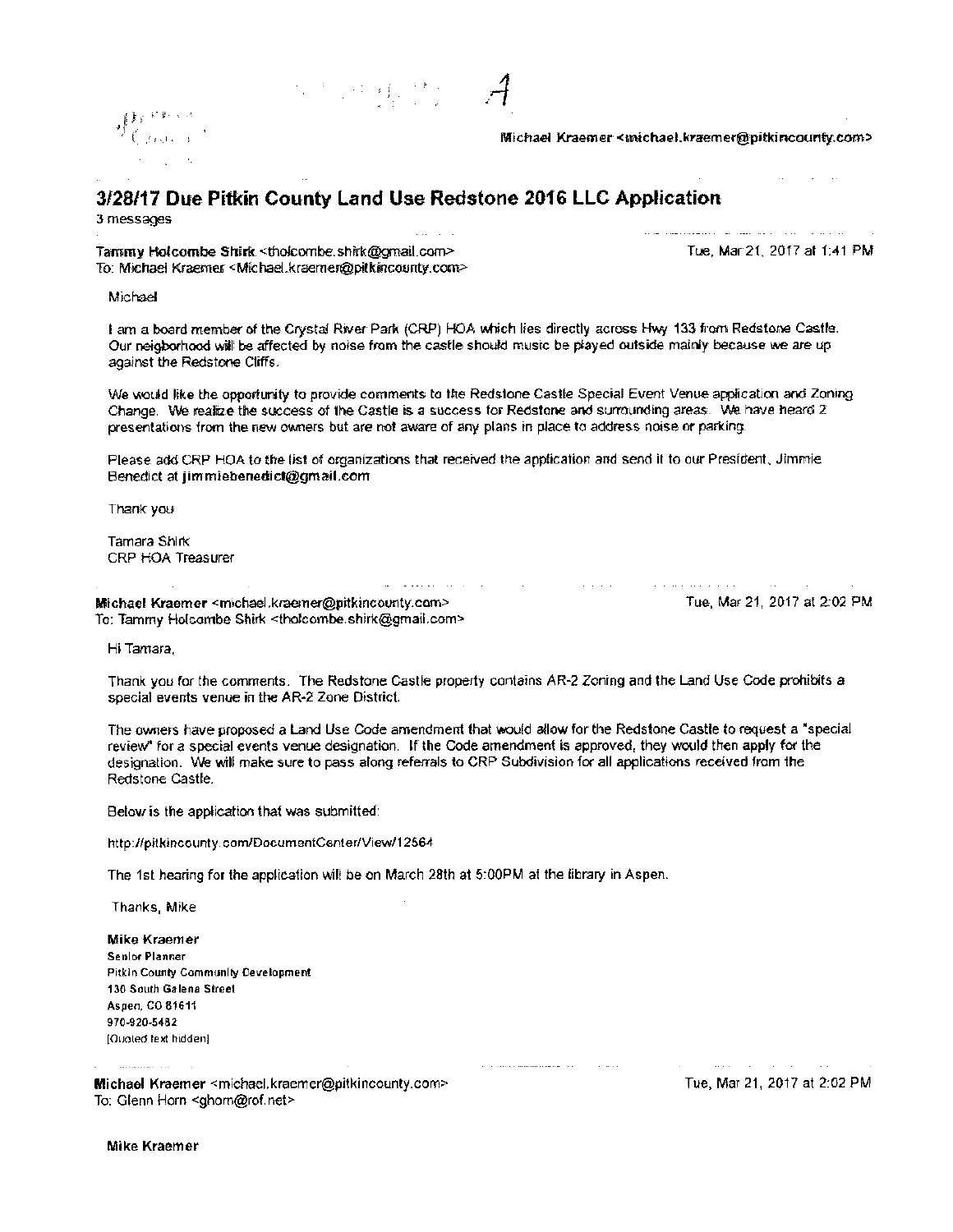PETER A. MARTIN

0102 FIREHOUSE ROAD REDSTONE, COLORADO 81623

March 21, 2017

FACSIMILE (970) 963-9185 TELEPHONE (9701 963-1088

有心的群兽的。

Pitkin County Planning and Zoning Commission Board of County Commissioners cia Pitkin County Community Development Department 130 South Galena Street Aspen, Colorado 81611

# Re: Land Use Code Amendment to the AR-2 Zone District

Dear Board Members:

Portions of the Redstone Castle parcels are zoned  $AR-2$  (Residential  $-2$  Acre). The majority of land which makes up the Redstone Castle parcels is zoned AR-10 and RS-30 which are lower density, less intensive zone districts. According to the Pitkin County Land Use Code the AR-2 zone district is intended to provide for a moderate density transition zone between moderate and low density residential land uses. It was applied to the Redstone Castle Parcels to generally provide for a transition from more intensive land use patterns in the Redstone Townsite to lower density, less intensive land use patterns in the predominantly rural Crystal River Valley.

Steve and April Carver, the owners of the Redstone Castle parcels, would like to seek Pitkin County land use approvals to designate the parcels as a" Special Event Venue" to enable them to hold special events such as weddings on site. A Special Event Venue is a prohibited use in the AR-2 zone. Consequently, the Carvers may not submit a land use application to Pitkin County to seek approval of the parcels as a Special Event Venue.

The Carvers have submitted a land use application to Pitkin County to amend the Pitkin County Land Use Code to make a Special Event Venue in the AR-2 zone a use permitted, subject to Special Review. Oddly, a Special Event Venue is a use permitted by Special Review in the less intensive AR-10 and RS- 30 zone districts. The proposed Code amendment will permit the Carvers to submit a Special Review application to the County so the Board of County Commissioners can consider a land use application to designate the Redstone Castle Parcels as a Special Event Venue.

Please approve the Carvers' request to amend the Code to permit them to submit a land use application to designate the Redstone Castle Parcels as a Special Event Venue. You may recall that I represented the Redstone Historical Society in requiring the IRS and SEC to agree to the Preservation Easement. Our efforts would be meaningless if special events are not part of the use.

Thanks for your consideration.

Titut 4. Waster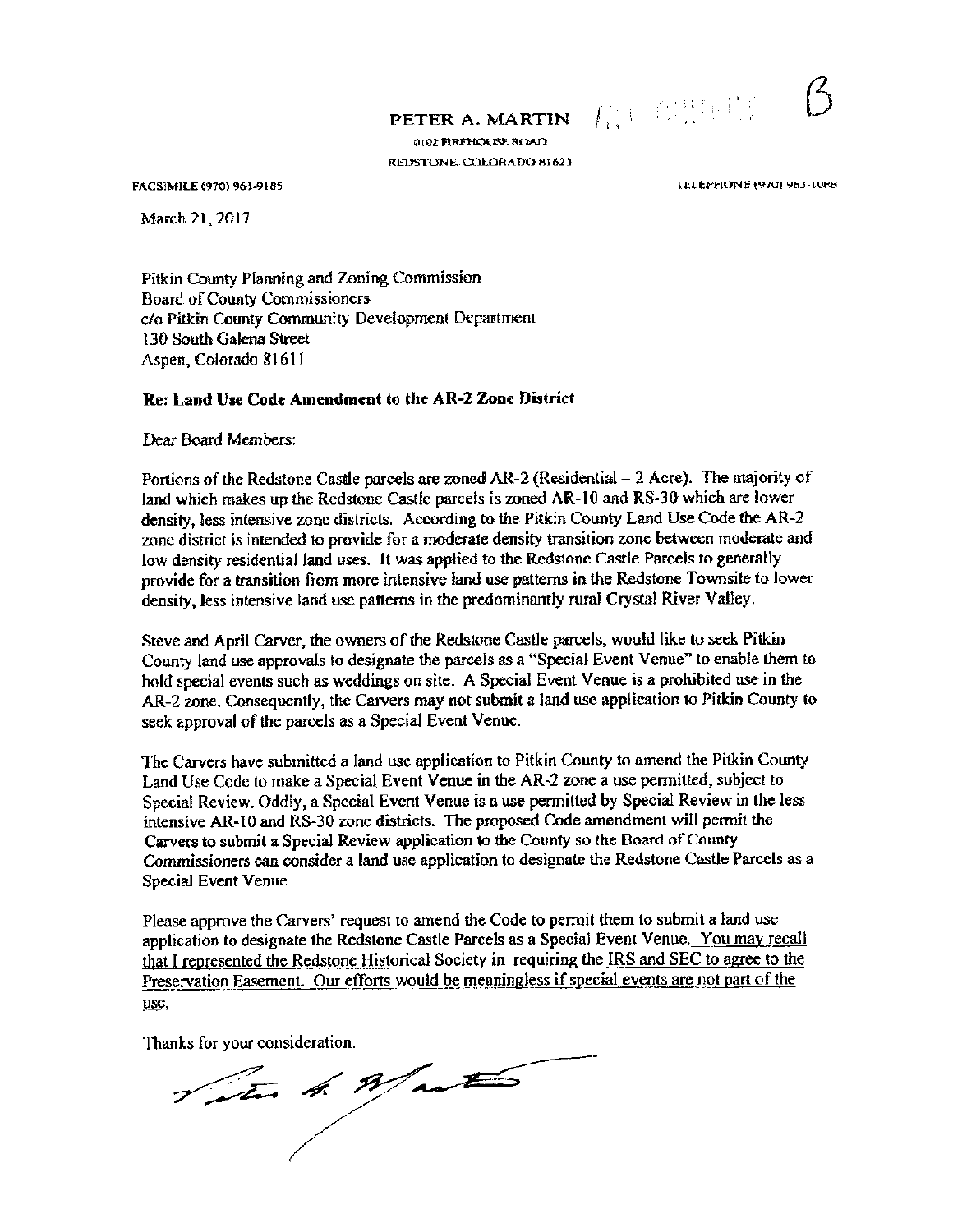Pitkin County Planning and Zoning Commission Board of County Conunissronets c/o Pitkin County Community Development Department 130 South Galena Street Aspen, Colorado 816 <sup>I</sup> <sup>1</sup>

## Re: Land Use Code Amendment to the AR-2 Zone District

#### Dear Board Members:

Portions of the Redstone Castle parcels are zoned AR-2 (Residential  $-2$  Acre). The majority of land which makes up the Redstone Castle parcels is zoned AR- IC and RS- 30 which are lower density, less intensive zone districts. According to the Pitkin County Land Use Code the AR-2 zone district is intended to provide for <sup>a</sup> moderate density transition zone between moderate and tow density residential land uses. It was applied to the Redstone Castle Parcels to generally provide for <sup>a</sup> transition from more intensive land use patterns in the Redstone fownsite to tower density, less intensive land use patterns in the predominantly rural Ciystal River Valley.

Steve and April Carver, the owners of the Redstone Castle parcels, would like to seek Pitkin County land use approvals to designate the parcels as a "Special Event Venue" to enable them to hold special events such as weddings on site. A Special Event Venue is a prohibited use in the AR-2 zone. Consequently, the Carvers may not submit a land use application to Pitkin County to seek approval of the parcels as <sup>a</sup> Special Event Venue

The Carvers have submitted a land use application to Pitkin County to amend the Pitkin County Land Use Code to make <sup>a</sup> Special Event Venue in the AR-2 zone <sup>a</sup> use permitted, subject to Special Review. Oddly, a Special Event Venue is a use permitted by Special Review in the less intensive AR-10 and RS-30 zone districts. The proposed Code amendment will permit the Carvers to submit a Special Review application to the County so the Board of County Commissioners can consider a land use application to designate the Redstone Castle Parcels as <sup>a</sup> Special Event Venue

As a Pitkin County Commissioner for 12 years representing the Crystal Valley and Redstone, as an Administrative Assistant at Cleveholm Manor for five years while it was operated as a Bed and Breakfast and available for special events, as <sup>a</sup> member of the Redstone Historic Preservation Commission, as <sup>a</sup> 20 year member of the West Elk Loop Byway ( a commission VERY involved in the protection of all special sites along the Byway), and as an individual very active in the preservation, appropriate use, and integration into the life of Redstone and the